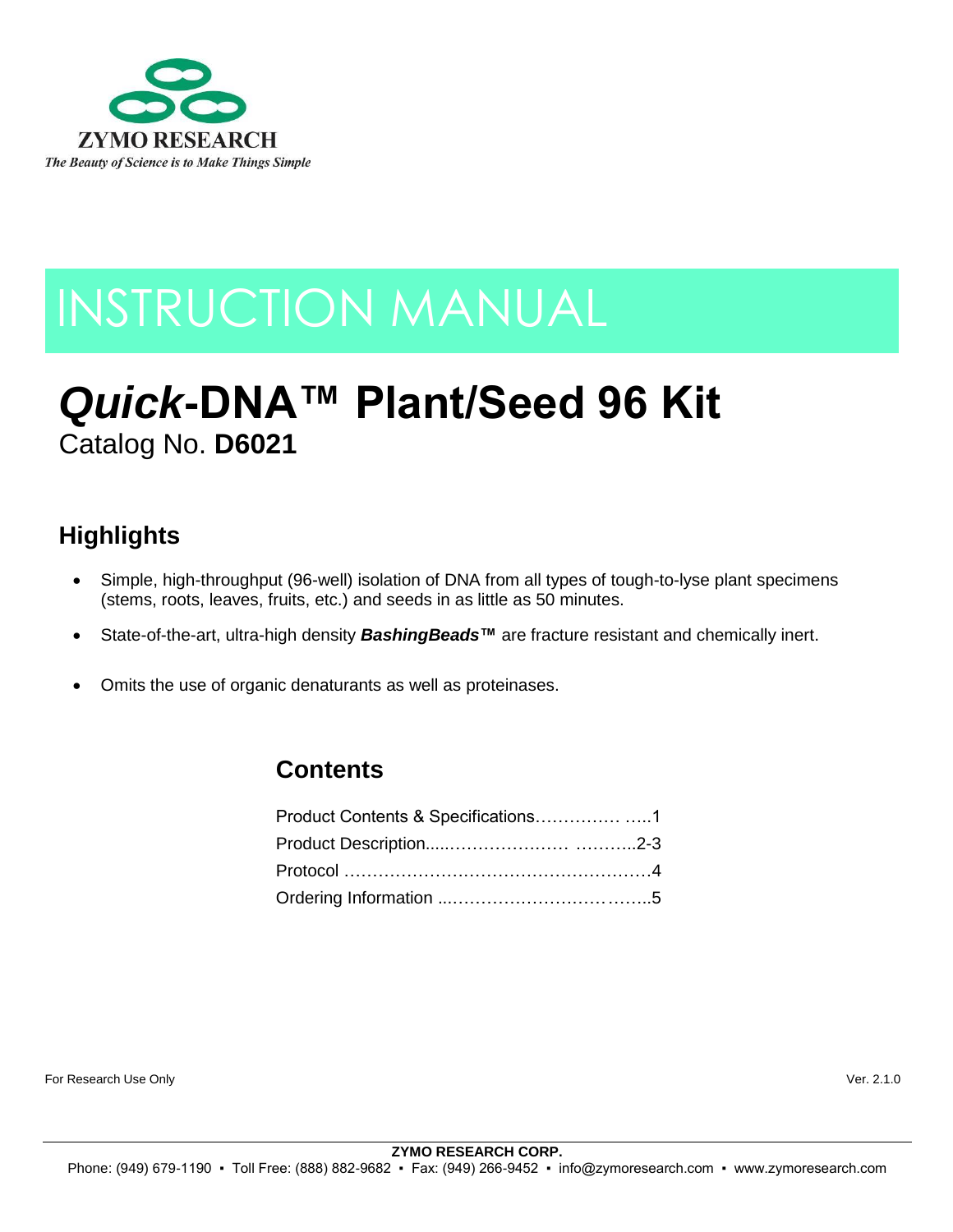#### **Product Contents**

Satisfaction of all Zymo Research products is guaranteed. If you should be dissatisfied with this product, please call 1-888-882-9682.

| Quick-DNA™ Plant/Seed 96 Kit<br>(Kit Size) | D6021<br>(2x96 preps.) | <b>Storage</b><br>Temperature |
|--------------------------------------------|------------------------|-------------------------------|
| ZR BashingBead™ Lysis Rack (2.0 mm Beads)  | $\overline{2}$         | Room Temp.                    |
| BashingBead™ Buffer                        | $(2)$ 40 ml            | Room Temp.                    |
| Genomic Lysis Buffer <sup>1</sup>          | $150$ ml               | Room Temp.                    |
| DNA Pre-Wash Buffer <sup>2</sup>           | 50 ml                  | Room Temp.                    |
| g-DNA Wash Buffer                          | $100$ ml               | Room Temp.                    |
| <b>DNA Elution Buffer</b>                  | $(2)$ 10 ml            | Room Temp.                    |
| <b>Prep Solution</b>                       | 30 ml                  | Room Temp.                    |
| 96-Well Blocks                             | 2                      | Room Temp.                    |
| Silicon-A™ Plate                           | 2                      | Room Temp.                    |
| Silicon-A™-HRC Plate                       | $\overline{2}$         | Room Temp.                    |
| <b>Collection Plate</b>                    | 2                      | Room Temp.                    |
| <b>Elution Plate</b>                       | 6                      | Room Temp.                    |
| <b>Cover Foil</b>                          | 4                      | Room Temp.                    |
| <b>Instruction Manual</b>                  | 1                      |                               |

Note **-** Integrity of kit components is guaranteed for up to one year from date of purchase. Reagents are routinely tested on a lot-to-lot basis to ensure they provide maximal performance and reliability.

<sup>1</sup> For optimal performance, add beta-mercaptoethanol to 0.5%(v/v) i.e., 750 µl per 150 ml.

 $2$  A precipitate may have formed in the DNA Pre-Wash Buffer during shipping. To completely resuspend the buffer, incubate the bottle at 30 – 37 ºC for 30 minutes and mix by inversion. DO NOT MICROWAVE.

#### **Specifications**

- **Format** Bead Beating, 96-Well Plate Purification
- **Sample Sources** Up to 80 mg of plant sample sources which include leaves, stems, buds, flowers, fruit, seeds, etc.
- **DNA Yield** Typically 20-80 ng DNA/mg plant material.
- **DNA Purity** High quality, inhibitor-free DNA is eluted with **DNA Elution Buffer** that is suitable for PCR amplification. ( $A_{260}/A_{280}$  > 1.8).
- **DNA Size Limits** Capable of recovering genomic DNA sized up to and above 40 kb. In most instances, mitochondrial DNA and viral DNA (if present) will also be recovered.
- **DNA Recovery** Typically, up to 5 µg total DNA is eluted into 100 µl (50 µl minimum) **DNA Elution Buffer** per sample.
- **Equipment** Centrifuge w/ microplate carriers, 96-well plate/block disruptor or pulverizer

Note - ™ Trademarks of Zymo Research Corporation. This product is for research use only and should only be used by trained professionals. It is not intended for use in diagnostic procedures. Some reagents included with this kit are irritants. Wear protective gloves and eye protection. Follow the safety guidelines and rules enacted by your research institution or facility.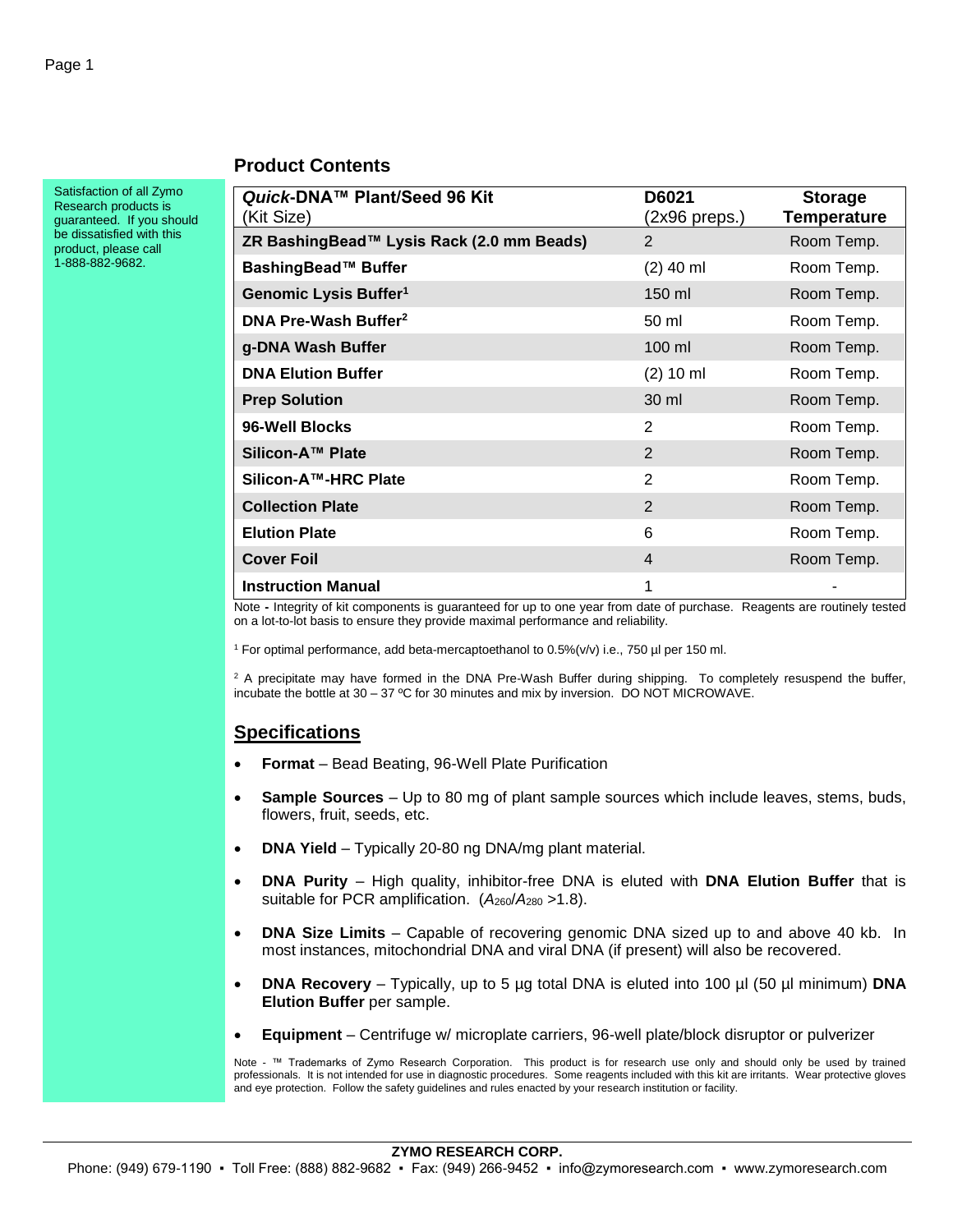#### **Product Description**

The *Quick***-DNA™ Plant/Seed 96 Kit** is designed for the simple, rapid, and high-throughput (96-well) isolation of inhibitor-free, PCR-quality DNA from a variety of plant sample sources including leaves, stems, buds, flowers, fruit, seeds, etc. The procedure is easy and can be completed in as little as 50 minutes: plant samples (≤ 80 mg each) are added directly to the tubes of a **ZR BashingBead™ Lysis Rack (2.0 mm)** and are rapidly and efficiently lysed by bead beating (e.g., 2010 GenoGrinder® Instrument, page 5) without the use of organic denaturants or proteinases. Polysaccharides and polyphenols/tannins are removed from the DNA using our Zymo-Spin™ 96-well plate and **Silicon-A™-HRC Plate** technologies, respectively. The eluted DNA is ideal for downstream molecular-based applications including PCR, arrays, etc. A schematic of the *Quick***-DNA™ Plant/Seed 96 Kit** procedure is shown below.

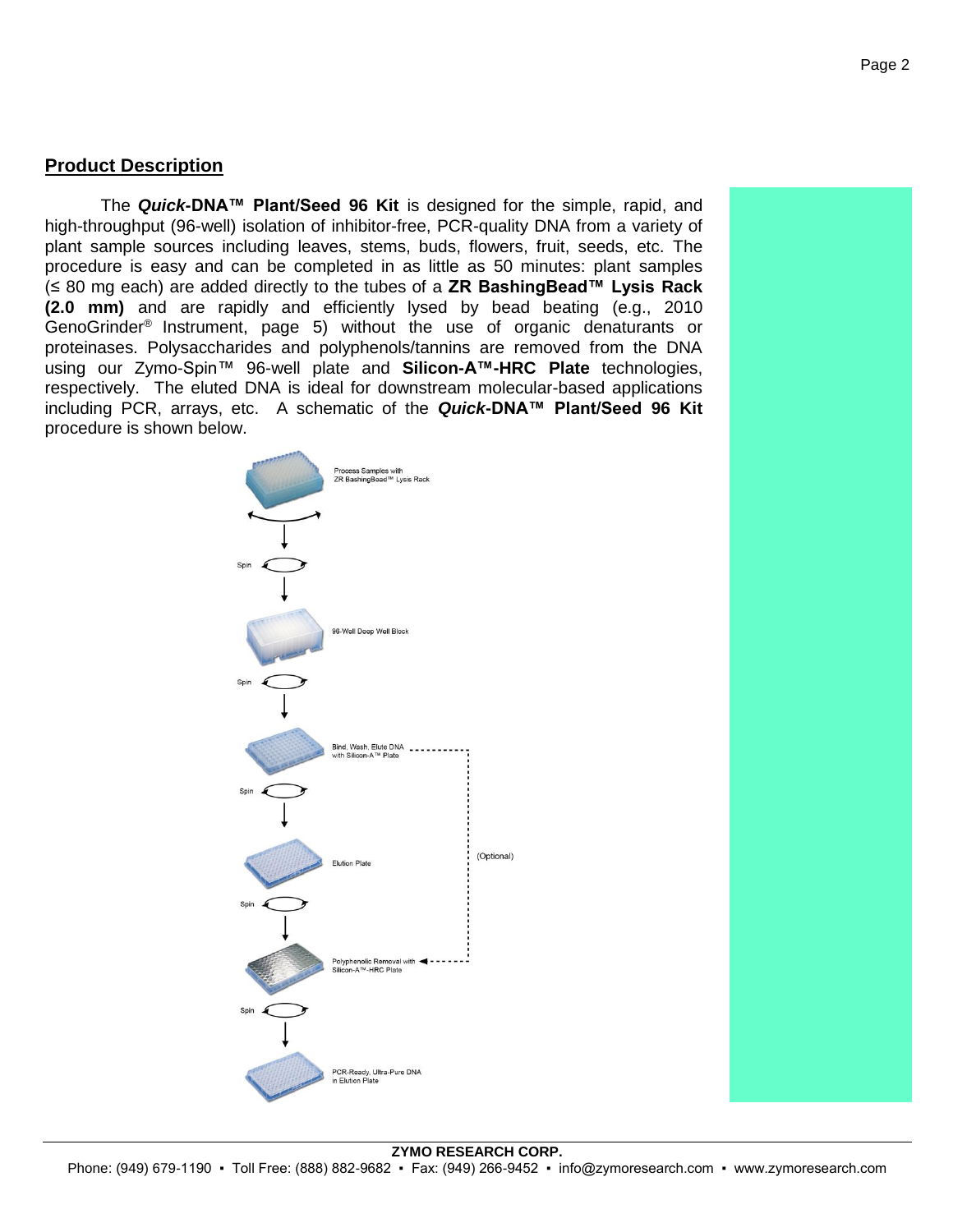For **Technical Assistance**, please contact those at **Zymo Research's Technical Department** at 1-888-882-9682 or E-mail to tech@zymoresearch.com.



Comparison of DNA yields from various plant and seed samples using the *Quick***-DNA™ Plant/Seed Kit.** Equivalent amounts of plant materials were processed with equal volumes of eluted DNA analyzed in a 0.8% (w/v) agarose/ethidium bromide gel. **M** is a 1 kb DNA size marker (Zymo Research).



PCR of diluted DNA (0 to 0.001) isolated with the *Quick***-DNA™ Plant/Seed Kit** from *Arabidopsis thaliana* leaf samples demonstrates the effectiveness of the **Zymo-Spin™ III-HRC Column** at removing PCR inhibitors from the DNA. The arrow shows the relative migration of a  $~\sim$ 700 bp amplicon from Chromosome 1 in a 0.8% (w/v) agarose/ethidium bromide gel. **M** is a 100 bp DNA size marker (Zymo Research Corp.)

> **M** 0 0.1 0.01 0.001



PCR of diluted DNA (0 to 0.001) isolated with *Quick***-DNA™ Plant/Seed Kit** from corn kernels. The arrow shows the relative migration of a ~450 bp amplicon from mitochondrial DNA in a 0.8% (w/v) agarose/ethidium bromide gel. **M** is a 100 bp DNA size marker (Zymo Research Corp.)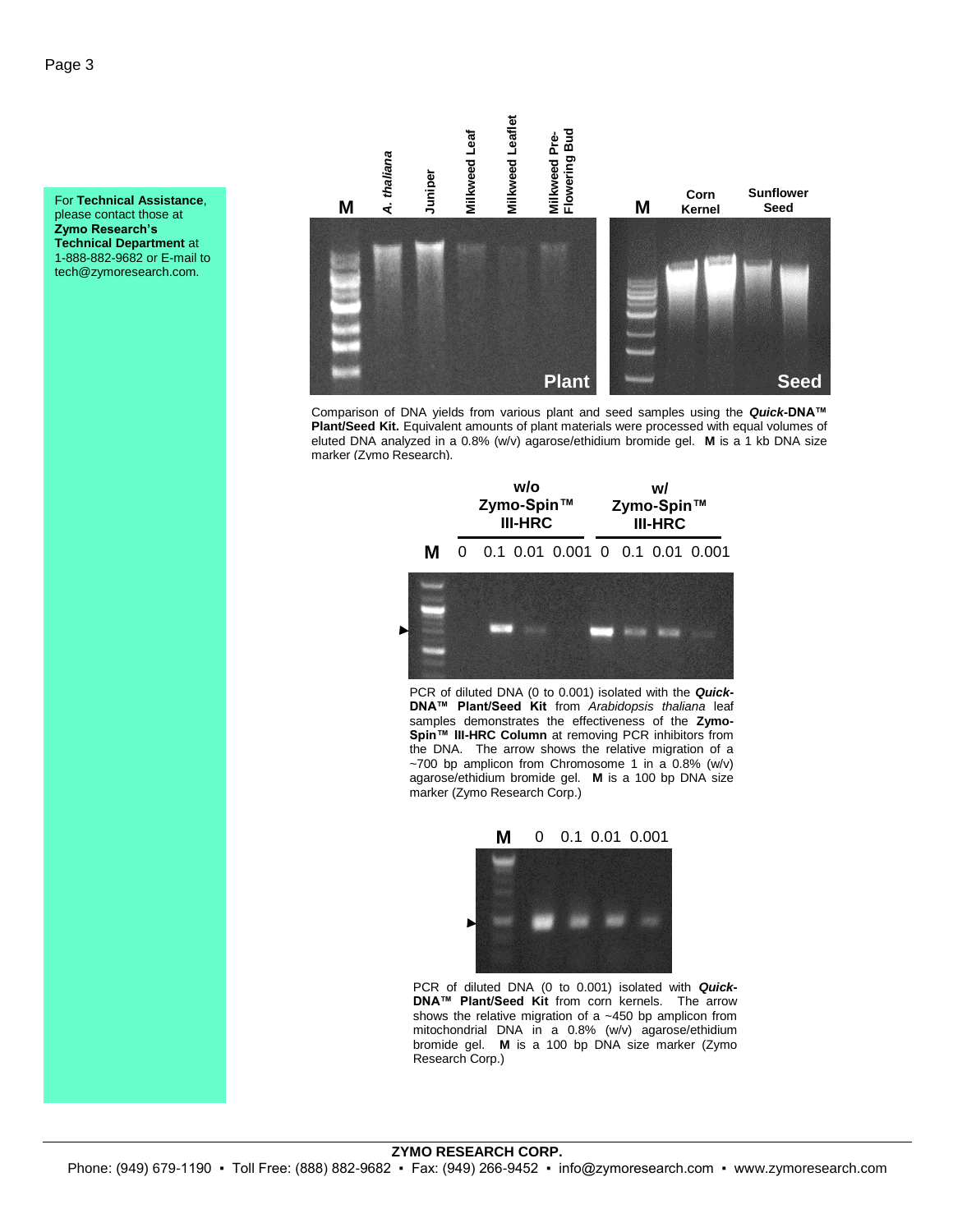#### **Protocol**

For optimal performance, add beta-mercaptoethanol (user supplied) to the **Genomic Lysis Buffer** to a final dilution of 0.5%(v/v) i.e., 750 µl per 150 ml.

Before Starting: The wells of a **Silicon A™-HRC Plate<sup>1</sup>** need to be prepared prior to use by: 1) Mounting the plate onto an **Elution Plate**, 2) Adding 150 µl **Prep Solution** to the wells by piercing the middle of the cover foil, and 3) Waiting for 5 minutes before centrifuging the plate at exactly 3,500 x *g* for 5 minutes.

- 1. Add up to 80 mg of finely cut plant or seed sample to the tubes of a **ZR BashingBead™ Lysis Rack (2.0 mm)**. Add 400 µl **BashingBead™ Buffer** to each tube. Cap tubes tightly to prevent leakage.
- 2. Secure in a 96-well block/plate bead beater (e.g., 2010 GenoGrinder®) and process samples. Optimization of processing time/speed will be necessary for complete sample lysis.

*Note: Processing times may be as little as one minute when using high-speed bead beaters (e.g., 2000 GenoGrinder , page 5). See manufacturer's literature for specific operating information.*

- 3. Centrifuge the **ZR BashingBead™ Lysis Rack (2.0 mm)** at ≥ 3,000 x *g* (5,000 x *g* max.) for 5 minutes.
- 4. Transfer up to 250 µl supernatant to each well of a **96-Well Block**.
- 5. Add 750 µl of **Genomic Lysis Buffer** to the supernatant in the **96-Well Block** from Step 4. Cover completely with **Cover Foil** and mix thoroughly by vortexing for 2 minutes. Centrifuge the **96-Well Block** at ≥ 3,000 x *g* (5,000 x *g* max.) for 5 minutes.
- 6. Remove or pierce foil and transfer 500 µl of each of the supernatants from Step 5 to the wells of a **Silicon-A™ Plate** on a **Collection Plate**. Centrifuge the assembly at ≥ 3,000 x *g* (5,000 x *g* max.) for 5 minutes.
- 7. Discard the flow through from the **Collection Plate** and repeat Step 6.
- 8. Add 200 µl **DNA Pre-Wash Buffer** to the wells of the **Silicon-A™ Plate** on the emptied **Collection Plate** and centrifuge the assembly at ≥ 3,000 x *g* for 5 minutes.
- 9. Add 500 µl **g-DNA Wash Buffer** to the wells of the **Silicon-A™ Plate** on the **Collection Plate** and centrifuge the assembly at ≥ 3,000 x *g* for 5 minutes.
- 10. Transfer the **Silicon-A™ Plate** onto a clean **Elution Plate** and add 100 µl (50 µl minimum) **DNA Elution Buffer** directly to the matrices in the plate. Centrifuge the assembly at ≥ 3,000 x *g* for 5 minutes.
- 11. Transfer the eluted DNA from Step 10 to a prepared **Silicon-A™-HRC Plate** mounted onto a clean **Elution Plat**e. Centrifuge the assembly at exactly 3,500 x *g* for 3 minutes.

Eluted, ultra-pure DNA is now ready for use in your experiments, or the **Elution Plate** can be covered with **Cover Foil** for storage of the DNA.

2010 GenoGrinder® is a registered trademark of Spex SamplePrep®, LLC

<sup>1</sup> Make sure the matrices are located at the bottom of the wells of the **Silicon-A™- HRC** by firmly tapping the plate against a flat surface.

Be careful to avoid pipetting debris that can clog the wells of the **Silicon-A™ Plate**